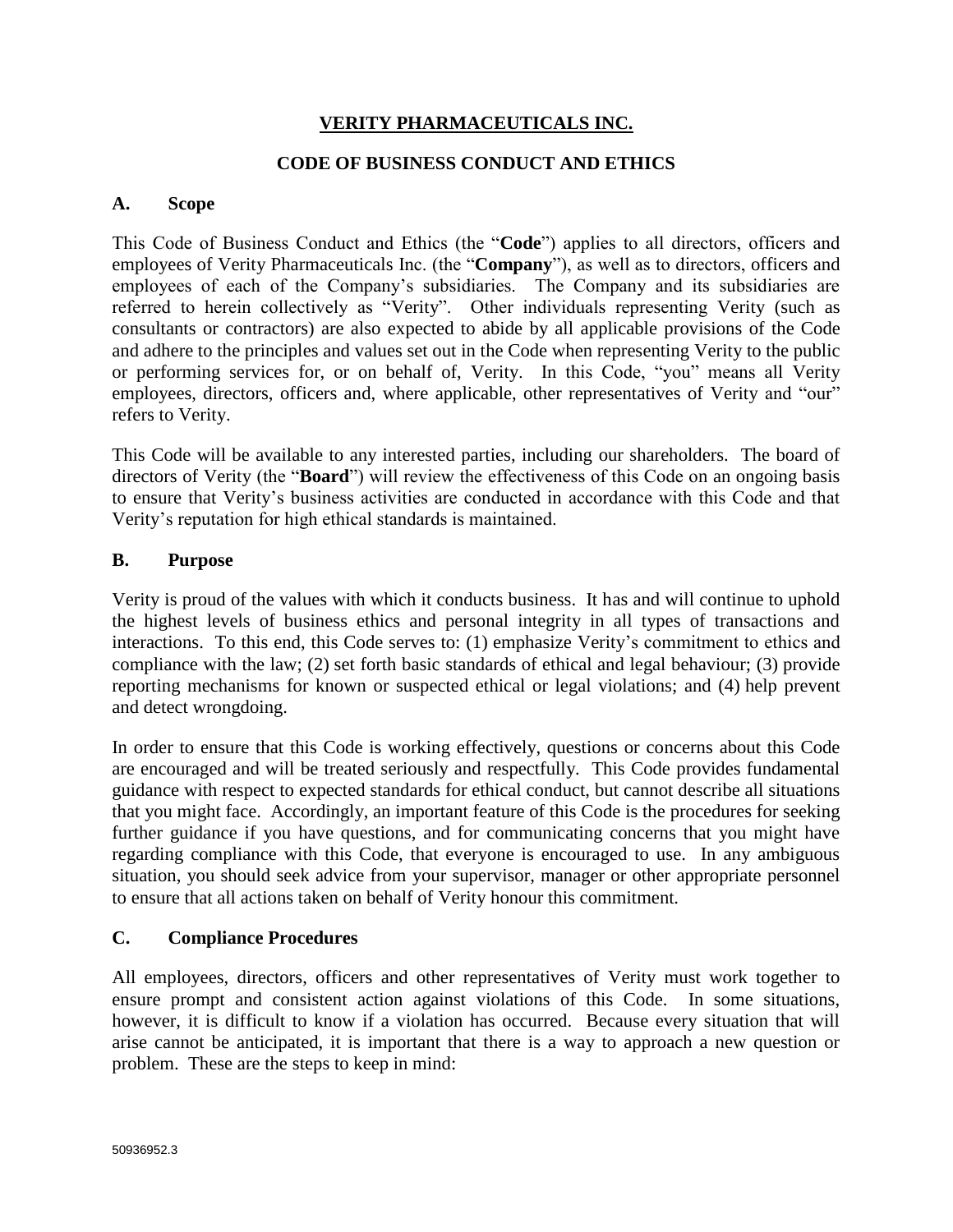- Ask first, act later. If you are unsure of what to do in any situation, seek guidance before you act.
- Make sure you have all the facts. In order to reach the right solutions, you must be as informed as possible.
- Ask yourself: What specifically am I being asked to do? Does it seem unethical or improper? Use your judgment and common sense. If something seems unethical or improper, it probably is.
- Clarify your responsibility and role. In most situations, there is shared responsibility. Are your colleagues informed? It may help to get others involved and discuss the problem.
- Discuss the problem with your supervisor or manager. This is the basic guidance for all situations. In many cases, your supervisor or manager will be more knowledgeable about the questions, and he or she will appreciate being consulted as part of the decision-making process.
- Seek help from Verity resources. In rare cases where it would be inappropriate or uncomfortable to discuss an issue with your supervisor or manager, or where you believe your supervisor or manager has given you an inappropriate answer, discuss it with the Chief Financial Officer (the "**Compliance Officer**").
- You may report ethical violations in confidence without fear of retaliation. If your situation requires that your identity be kept secret, your anonymity will be protected to the maximum extent consistent with Verity's legal obligations. Verity in all circumstances prohibits retaliation of any kind against those who report ethical violations in good faith.

# **D. Ethical Standards**

# *Honest and Responsible Conduct*

Working for a company that conducts research and development on products to improve human health is an extraordinary privilege. It also comes with enormous responsibility. To achieve success, each of you must wholeheartedly embrace the obligations demanded by working in the life sciences industry. You must also maintain strict compliance with the spirit and intent of applicable laws and regulations.

Verity expects its employees to maintain the highest of personal and professional ethics. This standard of ethics includes values such as honesty, integrity, open communication and trust in all endeavours. As a member of Verity, individual credibility is essential. The manner in which you achieve success is often more important than the success itself.

# *Conflicts of Interest*

A conflict of interest exists if your private interest interferes in any way with the interests of Verity. A conflict can arise when you take action or have interests that may make it difficult to perform your work for Verity objectively and effectively. Conflicts of interest may also arise when you, or members of your family, receive improper personal benefits as a result of your position at Verity. Loans to, or guarantees of obligations of, you and your family members may create conflicts of interest. It is almost always a conflict of interest for you to work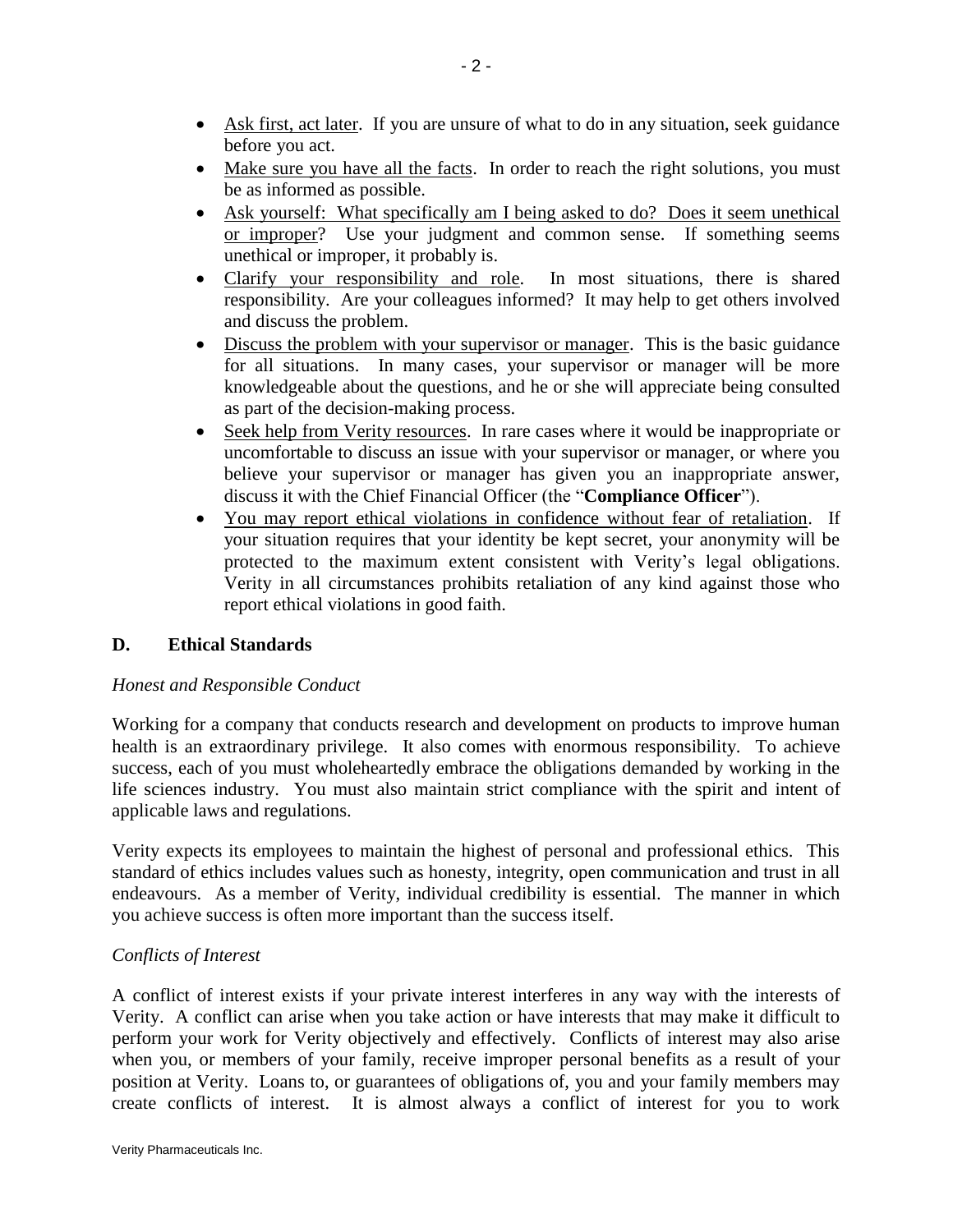simultaneously for a competitor or supplier of Verity. You should be sensitive to any activities, interests or relationships that might interfere with, or even appear to interfere with, your ability to act in the best interests of Verity.

Conflicts of interest may not always be clear-cut, so if you have a question, you should consult with your supervisor, manager or other appropriate personnel or, if circumstances warrant, the Compliance Officer. If you become aware of a conflict or potential conflict, you should bring it to the attention of your supervisor, manager or other appropriate personnel or consult the procedures described in Section F of this Code.

All directors and executive officers of Verity will disclose any material transaction or relationship that reasonably could be expected to give rise to such a conflict to the Chair of the Audit Committee of Verity (the "**Audit Committee**"). No action may be taken with respect to such transaction or party unless and until such action has been approved by the Audit Committee.

The purpose of business entertainment and gifts in a commercial setting is to create good will and sound working relationships, not to gain unfair advantage with third parties. No gift or entertainment should ever be offered or accepted by you or any family member of yours unless it: (1) is consistent with customary business practices; (2) is not excessive in value; (3) cannot be seen by others as a bribe or payoff; and (4) does not violate any laws or regulations. The offer or acceptance of cash gifts by you is prohibited. You should discuss with your supervisor, manager or other appropriate personnel any gifts or proposed gifts which you think may be inappropriate.

Gifts of nominal value (or gifts in such form and substance where accepting the gift will not influence your judgment of the giver), customary and reasonable meals and entertainment at which the giver is present, such as an occasional business meal and sporting event are generally acceptable, if permitted by applicable law. If you have a question about the appropriateness of accepting a gift or invitation, consult with the Compliance Officer for guidance.

You will not make any payment, or provide a gift or favour, to any person in a position of trust, such as a government or corporate official, to induce him or her to violate his or her duty or to obtain favourable treatment in the negotiations or the award of contracts or otherwise.

You must notify your supervisor, manager or other appropriate personnel of any business relationship or proposed business relationship that Verity may have with any company in which you or a related party has a direct or indirect interest or from which you or a related party may derive some benefit, or where a related party member is employed, if such relationship or transaction might give rise to the appearance of a conflict of interest. This requirement generally does not apply if the interest consists solely as a result of your beneficial ownership of less than 1% of the outstanding publicly traded equity securities of such company.

Because of potential conflicts with Verity or even the potential perception of a conflict of interest, Verity requires that you obtain approval of the Compliance Officer before you accept a position as a director of an unaffiliated for-profit company or organization. In connection with acceptance of an appointment as director of an unaffiliated for-profit company or organization you must ensure the proper treatment of confidential information received from such entity in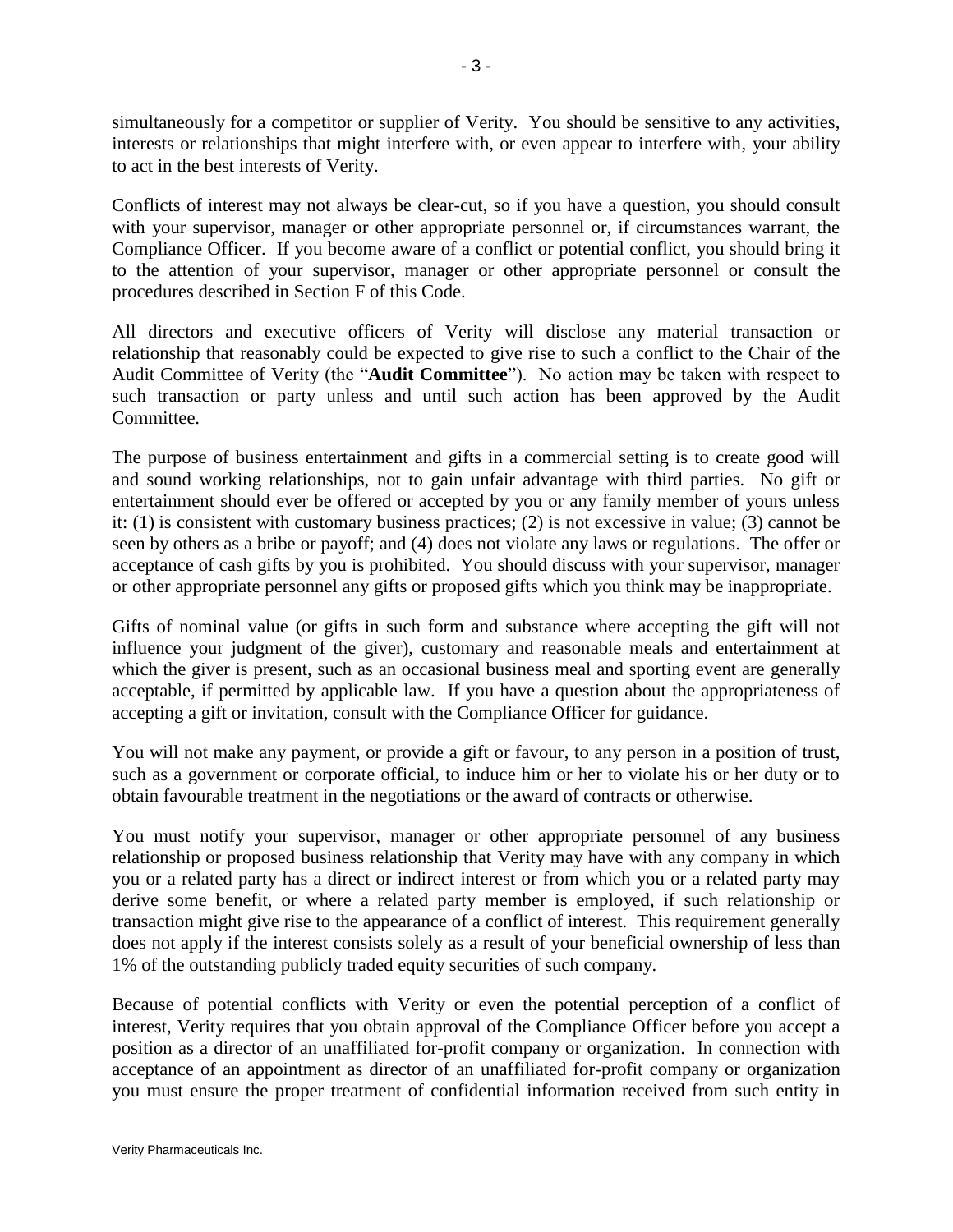connection with being a director. Before accepting such an appointment, you are required to obtain approvals and execute certain documents specified by Verity on approving such directorships. In addition you should not accept or hold a position as a director, employee, or agent of, or consultant or advisor to, any competitor of Verity unless you obtain Verity's approval.

# *Corporate Opportunities*

You owe a duty to Verity to advance its legitimate interests when the opportunity to do so arises. You are prohibited from taking for yourself opportunities that are discovered through the use of corporate property, information or position without the consent of the Board. You may not use corporate property, information or position for improper personal gain, and you will not compete with Verity directly or indirectly.

# *Fair Dealing*

Verity is committed to promoting equal opportunity in all dealings with employees, clients, suppliers and others. Verity will conduct its business in a manner that will make it a desirable employer. In doing so, Verity will:

- strive to maintain a work environment in which the personal dignity of all individuals is respected by it, as well as its employees;
- prohibit discrimination, intimidation or harassment on the basis of race, gender, sexual orientation or religious beliefs or any other personal characteristic protected by law; and
- forbid coercion or intimidation in the workplace.

Keeping these principles in mind, you are required to behave honestly and ethically at all times and with all people. You are required to act in good faith, with due care, and to engage only in fair and open competition, by treating competitors, suppliers, customers, colleagues and shareholders in an ethical manner. Stealing proprietary information, possessing trade secret information that was obtained without the owner's consent, or inducing such disclosures by past or present employees of other companies is prohibited. You will not take unfair advantage of anyone through manipulation, concealment, abuse of privileged information, misrepresentation of material facts, or any other unfair practice.

You will not make any payment, directly or indirectly, to a person who has a decision-making role in a contemplated transaction with Verity in an attempt to influence such decision.

You will not use illegal means to obtain information on any business matters generally, and more particularly, on those being the object of research, studies or analysis by Verity.

Fees that are paid to agents and consultants are to be reasonable and in accordance with sound business practice.

You will not knowingly aid or abet any party to circumvent any laws, evade income taxes or defraud minority interests or creditors. Accordingly, no payment due to a customer, agent or distributor to a third party or to another entity nominated by the customer, agent or distributor,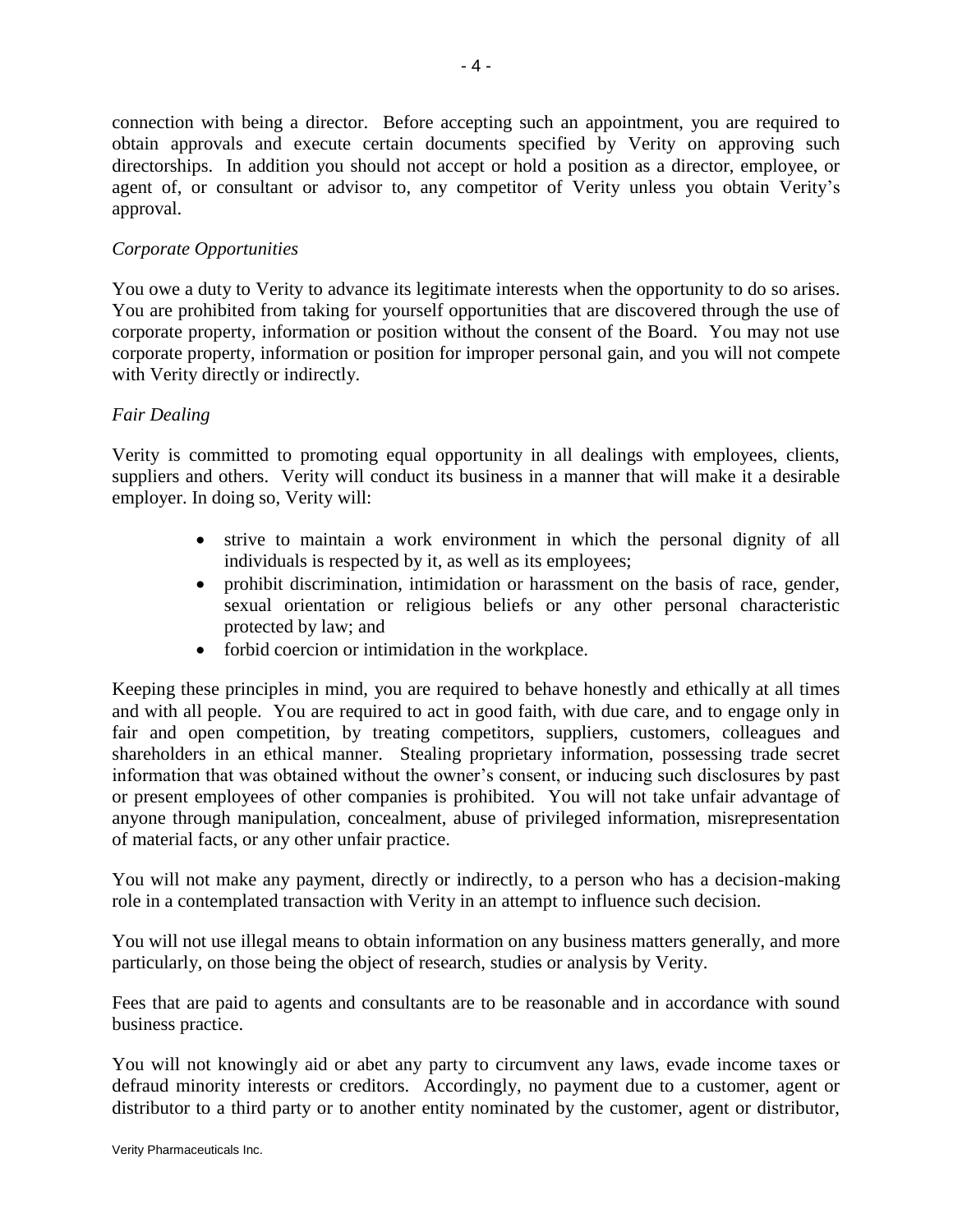will be made if, after reasonable inquiry, it is possible that such purpose is intended. No payments are to be made to an unidentified bank account.

All contractual agreements of Verity will only be entered into by officers of Verity in accordance with the authority given to such officers by the Board. All agreements for the procurement of goods and services by Verity will be made in accordance with Verity's procurement policy.

#### *Confidentiality*

You must maintain the confidentiality of confidential information entrusted to you, except when disclosure is authorized by an appropriate officer of Verity or required by laws or regulations. Confidential information includes all non-public information that might be of use to competitors or harmful to Verity or its customers if disclosed. It also includes information that suppliers and customers have entrusted to Verity. The obligation to preserve confidential information continues even after employment ends.

#### *Protection and Proper Use of VERITY Assets*

*Confidential Information* – Information about Verity's business activities, technology, plans and strategies, which has not been publicly disclosed by Verity or is not publicly available, is confidential. You will conduct yourself in a manner that protects and safeguards Verity's confidential information. Each of us signs a confidentiality agreement or an employment agreement containing confidentiality undertakings and is required to strictly abide by such terms.

If you believe it is necessary to disclose confidential information to a third party in order for the third party to provide a valuable service to Verity, you will first seek the guidance of the Compliance Officer prior to disclosure of any confidential information.

Confidential information of a third party that has been communicated to Verity must be protected and is not to be used or disclosed except in accordance with the terms under which it was provided to Verity. Any employee who has access to information of a third party that has been provided pursuant to a confidentiality agreement between the third party and Verity must be familiar with the terms of that agreement and act in accordance with such terms.

*Intellectual Property* – Verity's intellectual property (including trade secrets, patents, trademarks and copyrights) is one of its most important business assets and each of you, pursuant to your employment agreement or confidentiality agreement, is under an obligation to Verity to safeguard intellectual property as confidential information that is proprietary to Verity. Any ideas, inventions, or documentation that an Verity employee generates is the intellectual property of Verity. This intellectual property must be disclosed to Verity and must be kept strictly confidential. Unless you have consent from the Compliance Officer, such information cannot be disclosed to a third party at any time including after termination of employment.

*Other VERITY Assets* – Each of us is personally responsible for protecting and appropriately using Verity's property that is entrusted to us. In addition to confidential or proprietary information and intellectual property, Verity's assets include physical assets such as equipment and facilities, as well as its information and communications systems, computer and telephonic equipment and supplies.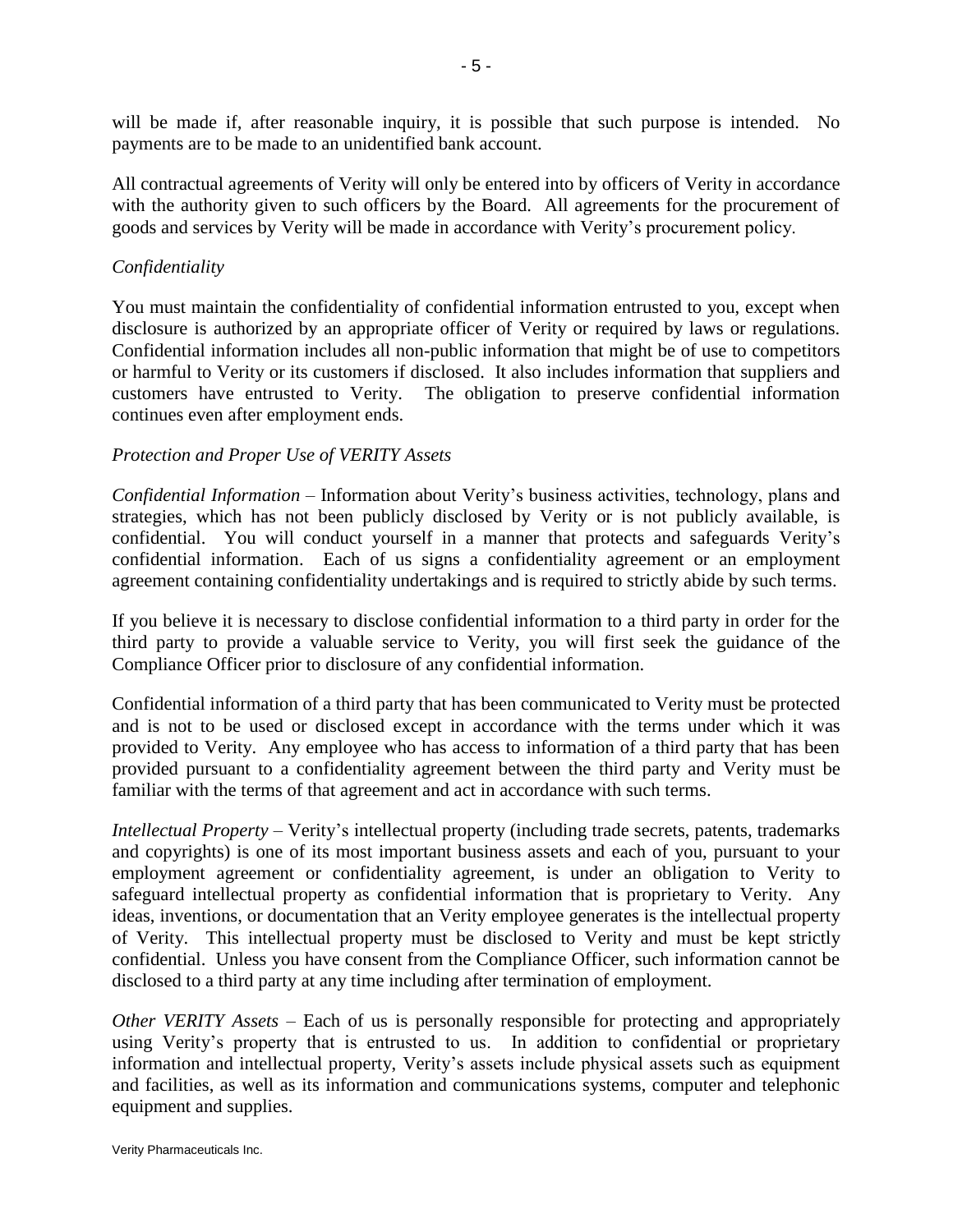You should endeavour to protect Verity's assets and ensure their efficient use. Theft, carelessness, and waste have a direct impact on Verity's profitability. Any suspected incident of fraud or theft should be immediately reported to your supervisor, manager or other appropriate personnel for investigation. Verity's equipment should not be used for non-Verity business, though incidental personal use is permitted.

Your obligation to protect Verity's assets also includes information such as business, marketing and service plans, engineering and manufacturing ideas, designs, databases, records, salary information and any unpublished financial data and reports. Unauthorized use or distribution of this information violates Verity policy. It could also be illegal and result in civil or criminal penalties.

#### *Compliance with Laws, Rules and Regulations*

Obeying the law, both in letter and in spirit, is the foundation on which Verity's ethical standards are built. In conducting the business of Verity, you will strictly comply with applicable governmental laws, rules and regulations at all levels of government in Canada and in any non-Canadian jurisdiction in which Verity does business. Although not all of us are expected to know the details of these laws, it is important to know enough about the applicable local, provincial and federal laws to determine when to seek advice from your supervisor, manager or other appropriate personnel.

These areas of regulated business activity require particular attention:

*Compliance with securities laws and regulations* – You are expected to read, understand, and comply with Verity's policies, and to immediately bring forward to your manager, supervisor or other appropriate personnel information regarding any development that might be material to investors. Additionally, each of Verity's officers is required to carry out his or her responsibilities in a manner that supports full compliance by Verity with our disclosure obligations.

*Laws and regulations governing safety and the environment* – Verity is committed to providing a safe and healthy work environment and to protecting and preserving the environment. You will comply with environmental, health and safety laws and regulations, and follow Verity's environmental and safety policies and procedures.

*Laws and regulations respecting privacy and human rights in the workplace* – Verity is committed to providing a work environment where you are free from discrimination or harassment. To ensure that all employees are treated with dignity and respect, as well as to ensure compliance with applicable laws, you will comply fully with Verity's Harassment Policy.

*Laws relating to the pharmaceutical industry* – The development, manufacture, approval and marketing of our products are subject to complex and extensive governmental regulation. You must comply fully and strictly with the requirements of Health Canada, the U.S. Food and Drug Administration and their counterparts in other countries, if applicable. You must also comply with all applicable regulations governing the manufacturing, quality control, pre-clinical evaluation and clinical testing of investigational new drugs. Verity is committed to the highest standards of quality assurance. All employees who prepare information, records,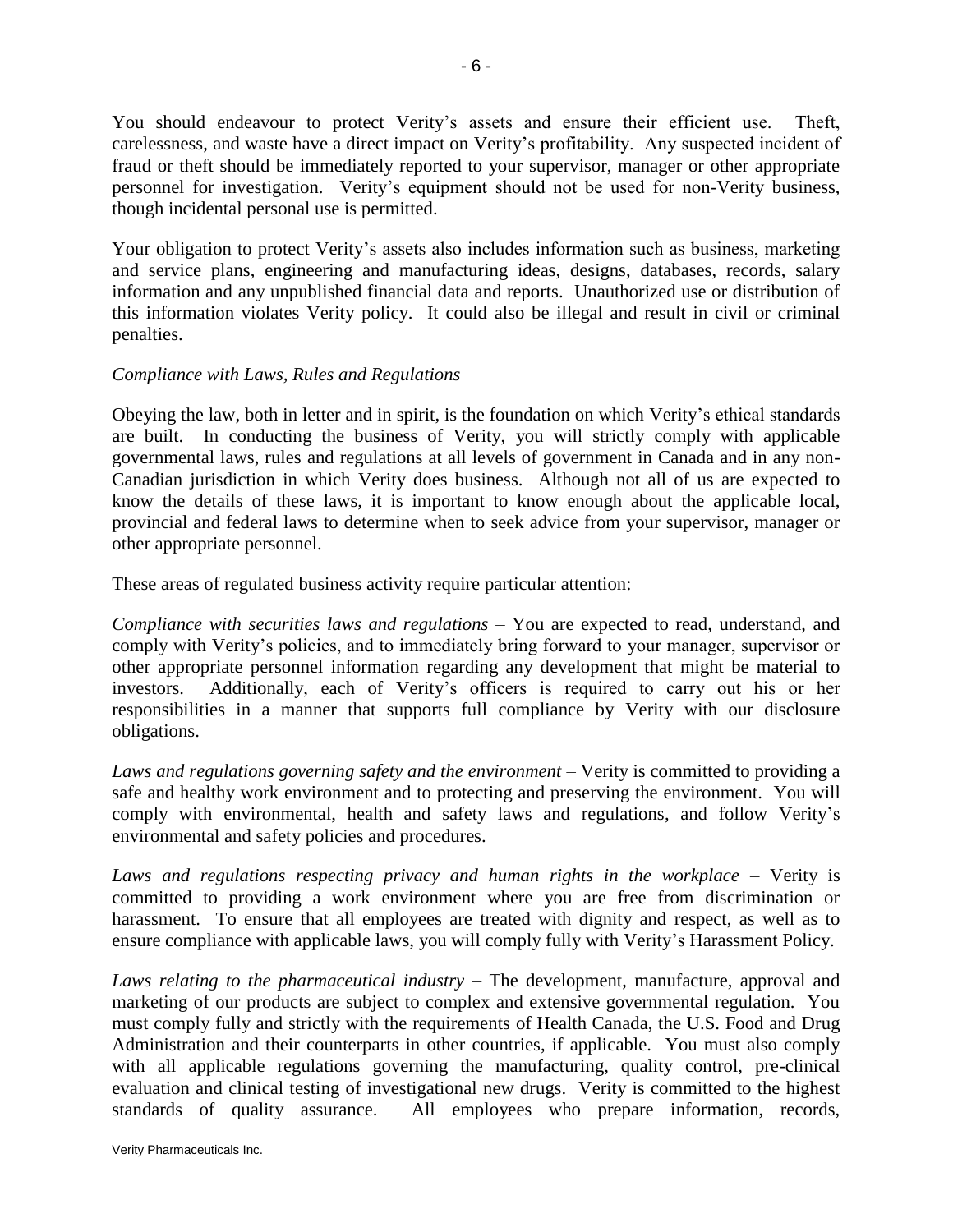communications with or submissions to governmental agencies must do so diligently, accurately, completely and with complete integrity.

*Antitrust and Competition Laws* – Verity is subject to complex laws known as "antitrust" laws designed to preserve competition among enterprises and to protect consumers from unfair business arrangements and practices. It is the policy of Verity to comply with antitrust and competition laws of each country in which it does business. You are expected to comply with these laws at all times.

### *Timely and Truthful Public Disclosure*

If you are involved in the preparation of reports and documents filed with or submitted to the securities regulatory authorities and other regulators by Verity, and in other public communications made by Verity (including the preparation of financial or other reports and the information included in such reports and documents), you will make disclosures that are full, fair, accurate, timely and understandable. Where applicable, you will provide thorough and accurate financial and accounting data for inclusion in such disclosures. You will not knowingly conceal or falsify information, misrepresent material facts or omit material facts necessary to avoid misleading Verity's independent public auditors or investors.

# *Effective Financial Controls and Accurate Records*

You must record all assets and liabilities in accordance with accepted accounting standards. No undisclosed or unrecorded fund or asset will be established or maintained for any purpose.

No false or artificial entry, or entry that obscures the purposes of the underlying transaction, will be made in Verity's books or records for any reason.

You must not conceal any information from Verity's external auditors. It is a breach of this Code and the law for you to attempt to influence, such as through bribery or otherwise, the conduct of the external audit or the determination or judgment of Verity's auditors.

The Chief Executive Officer and each senior financial officer will promptly bring to the attention of the Audit Committee any information he or she may have concerning: (a) significant deficiencies in the design or operation of internal controls over financial reporting that could adversely affect Verity's ability to record, process, summarize and report financial data; or (b) any fraud, whether or not material, that involves management or other employees who have a significant role in Verity's financial reporting, disclosures or internal controls over financial reporting.

#### **E. Responsibility for Code of Ethics Compliance**

This Code applies to all employees, officers and directors of Verity, and, to the extent applicable, all other representatives of Verity. All officers, senior financial managers, human resources managers and legal counsel are expected to conduct themselves in a manner that fosters compliance with this Code and to that end each is required to abide by additional undertakings to Verity that he or she will exhibit role model behaviour in respect of this Code.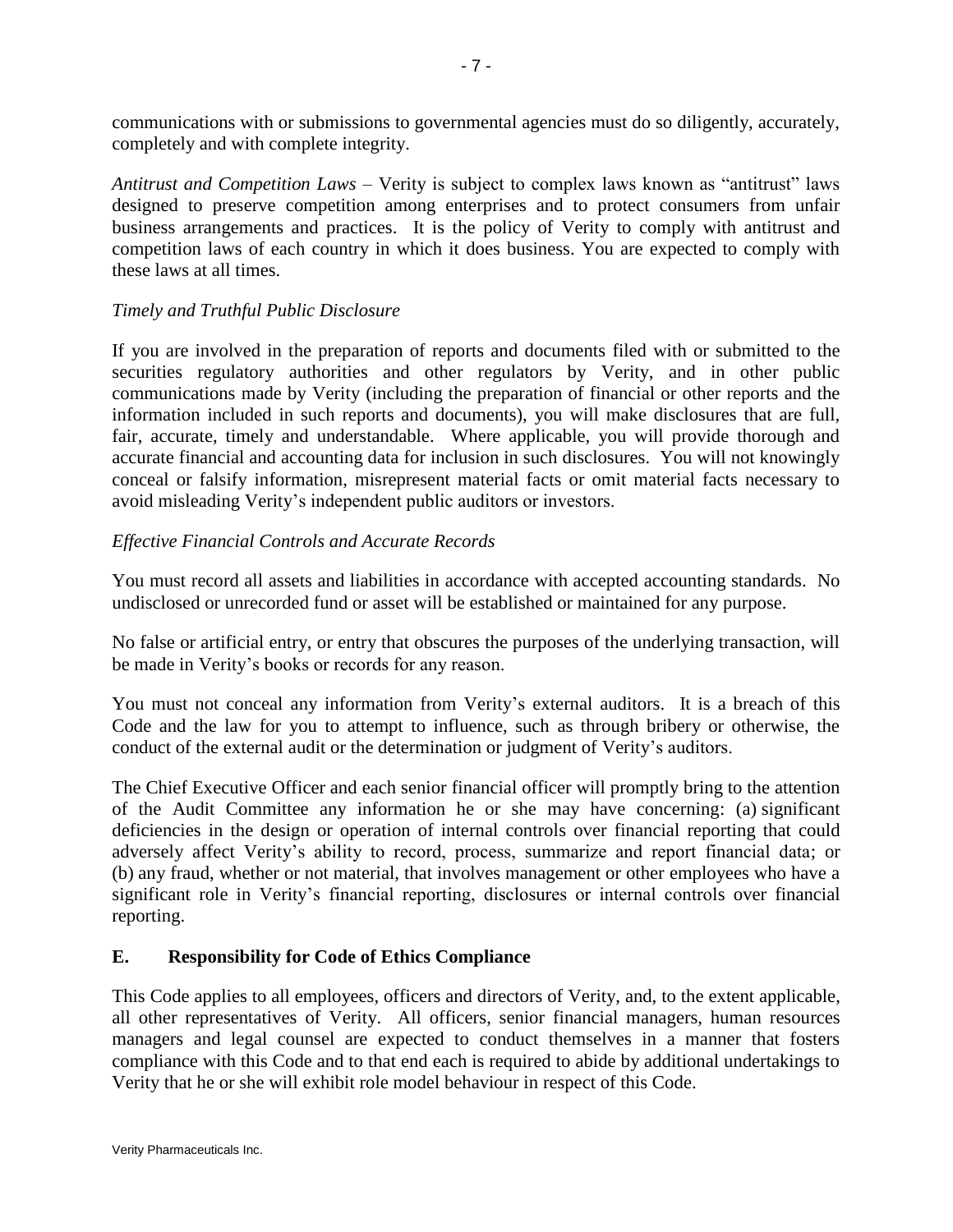Overall responsibility for monitoring compliance with this Code will rest with the Board. Certain aspects of that responsibility may be delegated by the Board to the Audit Committee or the Compliance Officer.

Verity encourages each of you to report any situation or conduct that you believe is contrary to this Code or constitutes a violation of any law or breach of another Verity policy.

Each supervisor, manager or other personnel who is made aware of any behaviour that might constitute a breach of this Code, is required to report such behaviour to the Compliance Officer, who must respond appropriately to any such report that is received.

Verity will not tolerate any retaliation or reprisal against anyone who in good faith reports a potential breach of this Code or raises a concern with respect to whether certain conduct constitutes a breach. ("In good faith" means a report that is made honestly, whether or not the person has all of the facts or is certain a breach has occurred; a report that is knowingly false would not be in good faith.)

Verity will take disciplinary action, up to and including termination, in respect of breaches of this Code. The type of disciplinary action will be dependent on the nature of the breach, and will be subject to and in accordance with applicable employment law. Disciplinary action will be consistently applied.

You will follow established Verity policies and procedures. Verity acknowledges that from time to time extenuating circumstances may arise where a policy cannot be fully adhered to in a particular instance. Not every instance in which a policy is overridden or an exception to a policy is taken will constitute a breach of this Code. However, any decision to depart from this Code may only be made by the Board or Audit Committee and will, if applicable, be promptly disclosed as required by law or stock exchange regulation.

# **F. How to Raise a Concern With Respect to this Code**

Verity encourages each of you to report any conduct that you might constitute a breach of this Code. A report may be made to your supervisor, manager, other appropriate personnel or to the Compliance Officer.

A report may also be made by leaving an anonymous message, such as writing to your manager, supervisor, other appropriate personnel or the Compliance Officer without identifying yourself.

Regardless of how a submission is made, Verity encourages directors, officers and employees to provide as much detail as possible in order to allow the matter to be thoroughly investigated.

The Audit Committee has responsibility for ensuring that all submissions are appropriately investigated in accordance with an appropriate protocol. You might be required to cooperate with such an investigation. In the discretion of the Audit Committee, the matter might be investigated by third parties. Any supervisor, manager or other appropriate personnel who receives or is aware of an allegation of a breach of this Code will report it to the Compliance Officer. The Compliance Officer will report to the Audit Committee in respect of each allegation of a breach of this Code brought to him or her. The Audit Committee will oversee the